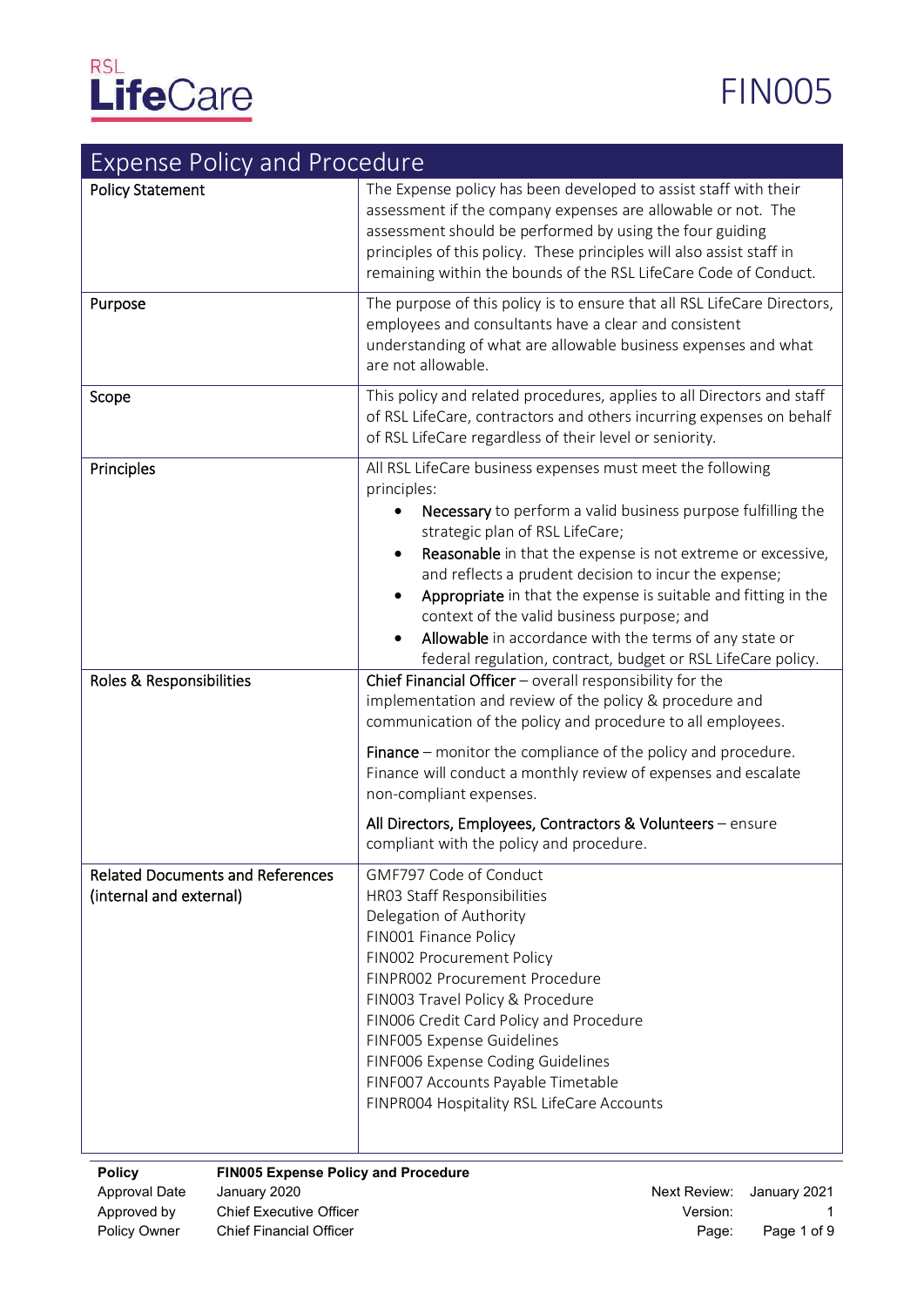



| Definitions & Terminology | Australian Taxation Office (ATO) - Is the Government's principal            |
|---------------------------|-----------------------------------------------------------------------------|
|                           | revenue collection agency.                                                  |
|                           | <b>Delegated Manager</b> – means the Manager of the employee who has        |
|                           | delegation to approve expenses in accordance with the Delegation            |
|                           | of Authorities                                                              |
|                           | <b>Entertainment</b> – Includes food, drink, gifts, gift cards, tickets and |
|                           | prizes etc.                                                                 |
|                           | Goods and Services Tax (GST) – Is a broad-based tax of 10% on most          |
|                           | goods, services and other items sold or consumed in Australia.              |
|                           | Fringe Benefit Tax (FBT) $-$ Is a tax paid by employers on certain          |
|                           | benefits they provide to their employee, or their families and              |
|                           | associates. If also applies if paid via a third party under an              |
|                           | arrangement with the employer.                                              |
|                           | MediusFlow is an online cloud-based workflow system for                     |
|                           | processing and approval of invoices.                                        |
|                           | Visa Intellilink - RSL LifeCare's credit card and out of pocket expense     |
|                           | management system.                                                          |
|                           |                                                                             |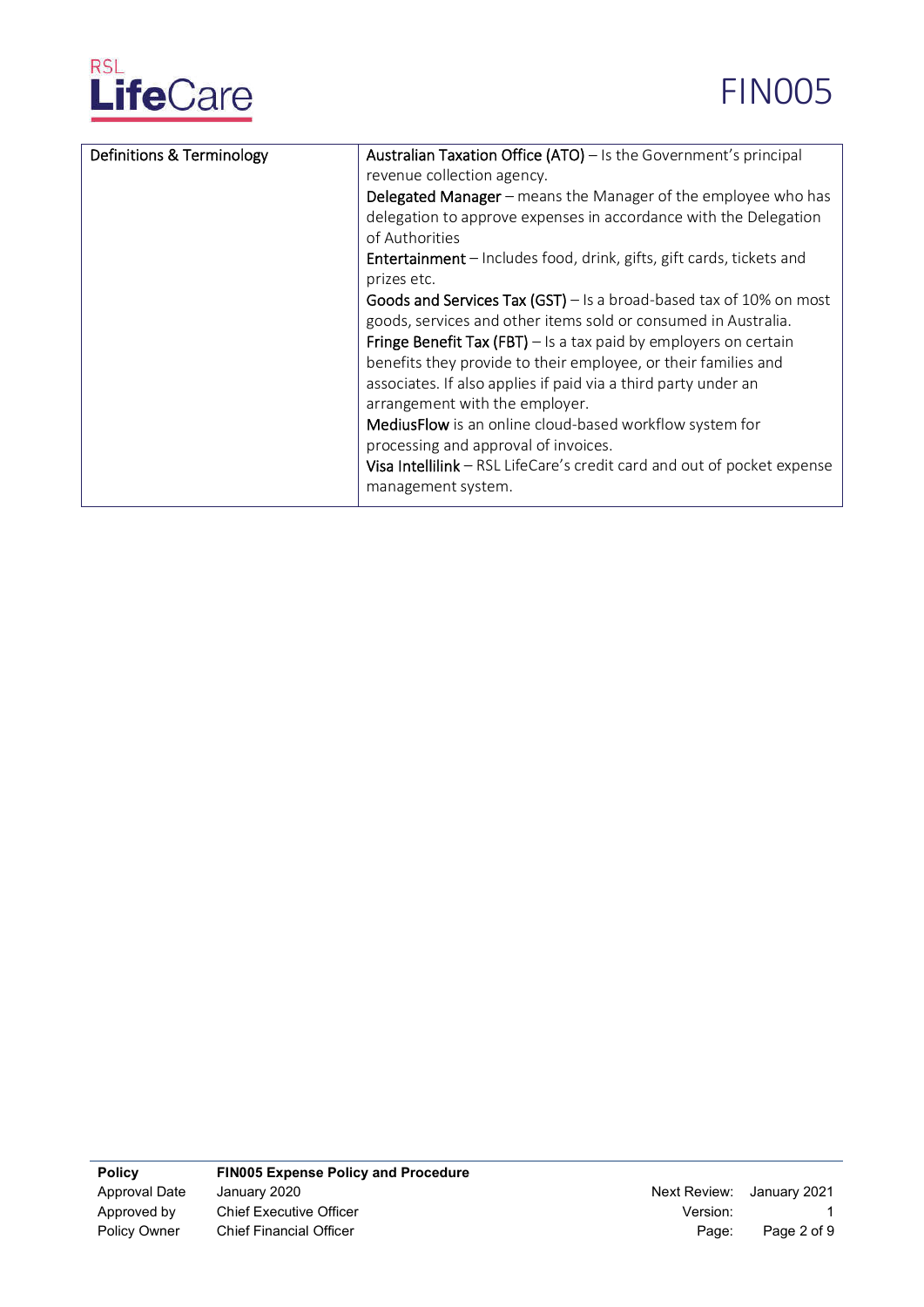



#### Contents

| 2. |  |
|----|--|
| 3. |  |
| 4. |  |
| 5. |  |
| 6. |  |
| 7. |  |
| 8. |  |
| 9. |  |
|    |  |
|    |  |
|    |  |
|    |  |
|    |  |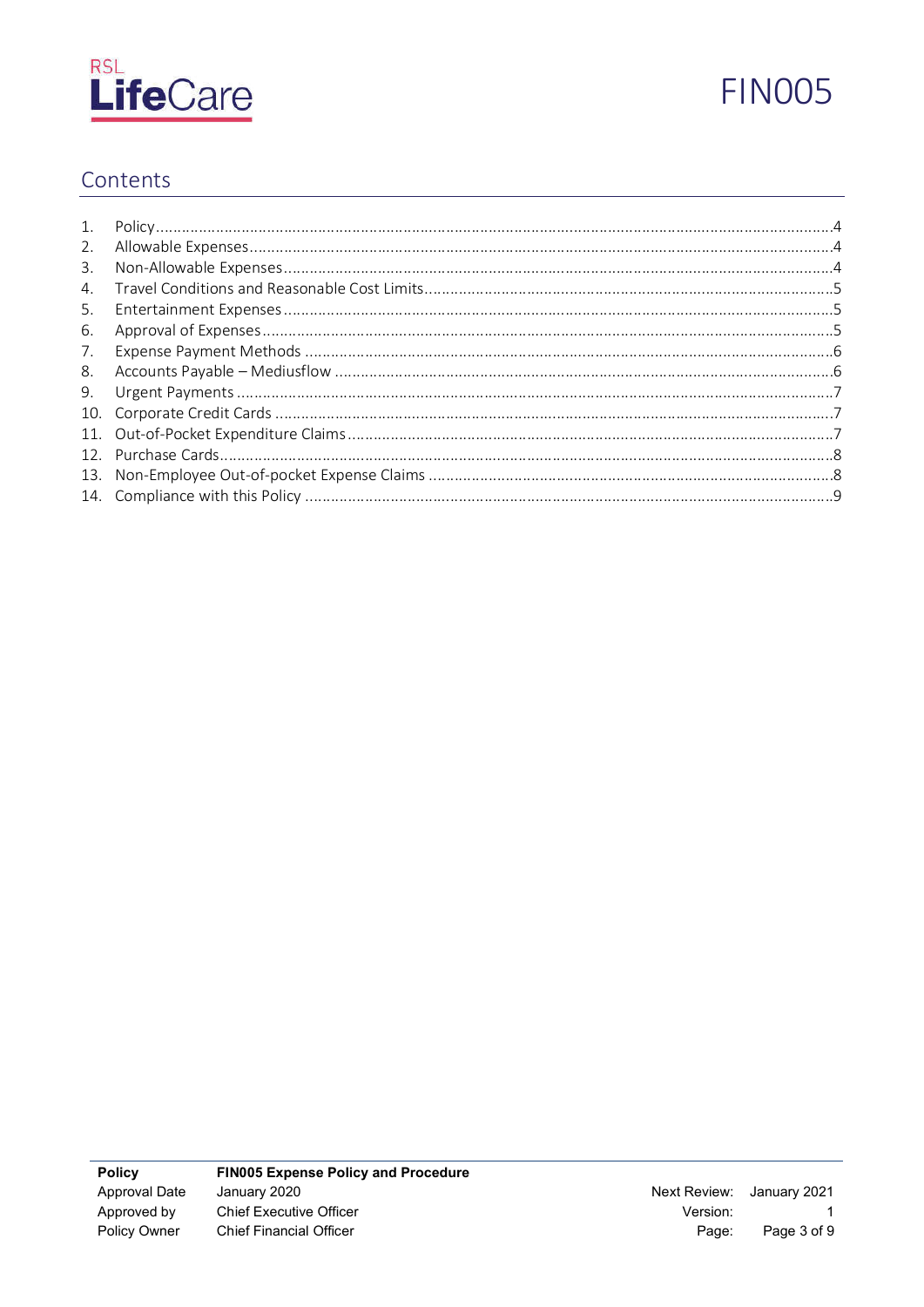



#### 1. Policy

This policy outlines whether an item of expenditure is allowable or not and the procedures surrounding how the expenses are to be paid.

To be an allowable business expense, the expense must meet the following criteria:

- Necessary to perform a valid business purpose;
- Reasonable in that the expense is not extreme or excessive;
- Appropriate to incur the expense as it is for a valid business purpose; and
- Allowable in accordance with the terms of any state or federal regulation, contract, budget or RSL LifeCare policy.

Failure to follow this policy and procedure may result in disciplinary action and potentially a requirement for repayment by the staff member. In circumstances of intentional non-compliance, HR will be informed. Fraudulent or other intentional misuse of RSL LifeCare funds will be reported to the police.

#### 2. Allowable Expenses

Allowable expenses for RSL LifeCare includes budgeted operating and capital expenditure associated with the operation of Residential Aged Care facilities, Retirement Living Villages, LifeCare at Home Offices and Corporate Offices. All operating and capital expenditure is to be approved in accordance with the Delegations of Authority.

A full list of allowable expenses is included in FINF005 Expenses Guidelines and forms a part of this policy.

Detailed expense coding details are provided in FINF006 Expense Coding Guidelines and forms a part of this policy.

#### 3. Non-Allowable Expenses

Non-allowable or prohibited expenses include, but are not limited to:

- Late payment or interest on credit cards.
- Parking, traffic or other fines or penalties.
- Items of a personal nature, including those charged to a hotel account (e.g. minibar, movies, tips etc).
- Information and computer technology and equipment not purchased through the IT Team (including mice, keyboards, Adobe Acrobat and other software).
- Airline club/lounge memberships.
- Car washes.
- Entertainment expenses without General Manager pre-approval.

A full list of non-allowable expenses is included in FINF005 Expenses Guidelines and forms a part of this policy. If in any doubt, please seek guidance from your Manager before incurring the expense.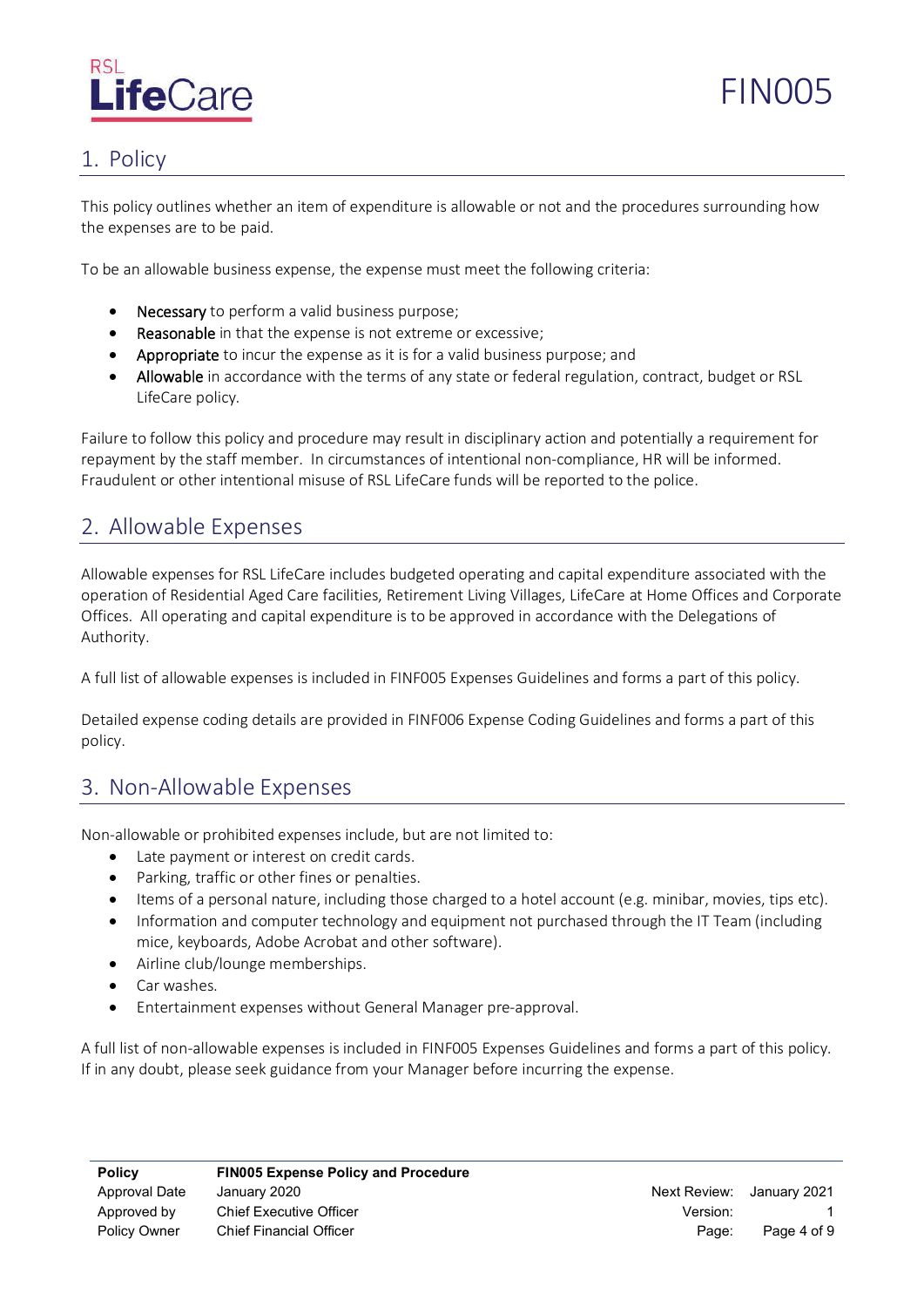# **Life**Care

### 4. Travel Conditions and Reasonable Cost Limits

Please refer to FIN003 Travel Policy & Procedure and FINF005 Expense Guidelines for full details of expenses relating to travel, including when a personal vehicle for business travel purposes can be used.

#### 5. Entertainment Expenses

Entertainment expenses consist of the following items:

- Food, drink or entertainment provided to employees when it is not incurred when travelling or not provided as part of a working meeting (see FINF005 Expense Guidelines for full details), e.g. Christmas parties, team lunches/dinners.
- Food, drink or entertainment to any non-employees.

Entertainment expenses must be specifically disclosed in the claim for reimbursement, including:

- Total number of attendees;
- Names of participants and organisation represented;
- Names of any RSL LifeCare staff members in attendance;
- Purpose of entertainment expense;

Provision of food, drink or entertainment to any other employee (unless you are both travelling) is classified as Entertainment and must be specifically disclosed in the claim for reimbursement. A general rule, entertainment of other employees is not allowed, unless pre-approved by a General Manager or higher. When submitting the expense for an entertainment expense, the approval from the General Manager is required to beattached.

Food and beverages purchased through RSL Operated Cafes or Dugouts that are a business expense (i.e. working lunches in accordance with FINF005) should be purchased using a hospitality account.

#### 6. Approval of Expenses

Delegated Managers are responsible for determining if the expense(s) being claimed are:

- Reasonable given the circumstances;
- Charged to the correct cost centre and charged against the appropriate account; and
- Any requirements under FBT legislation have been met.

Expenses for entertainment may only be approved by a General Manager or higher.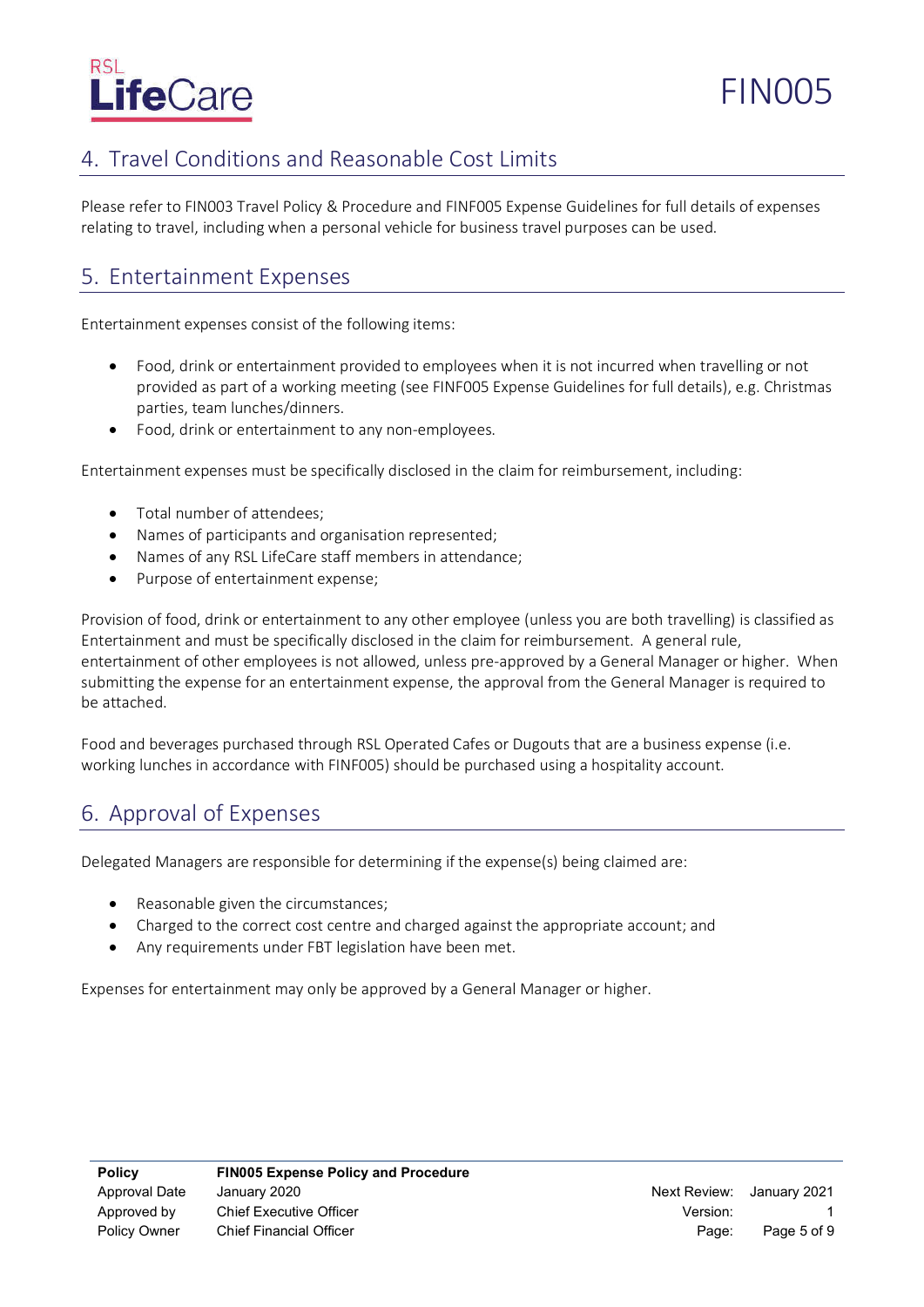

### 7. Expense Payment Methods

| <b>Payment Method</b>          | <b>System</b>    | <b>Expense Items</b>                                                                                                                                                                                      |
|--------------------------------|------------------|-----------------------------------------------------------------------------------------------------------------------------------------------------------------------------------------------------------|
| Accounts Payable               | Mediusflow       | All expenses for which an invoice is received is required to be<br>processed for payment through Mediusflow. The majority of<br>operational suppliers should be paid through Accounts<br>Payable.         |
| Corporate Credit Card          | Visa Intellilink | Items which cannot be paid for through the Accounts Payable<br>method, i.e. no invoice is available to be processed through<br>Medius.                                                                    |
| Out of pocket Expense<br>claim | Visa Intellilink | Where an employee does not have a corporate credit card,<br>certain expenses may be paid using their own funds. These<br>should be on an infrequent basis and prior approval is<br>required by a Manager. |
| Purchase Cards                 | Mediusflow       | Purchase card arrangements have been set up for certain<br>suppliers:<br>Motorcharge – for fuel and oil purchases.<br>Bunnings – for building, hardware and garden<br>supplies.                           |
| <b>Hospitality Accounts</b>    | Finance System   | Food and beverages incurred at RSL operated Cafes or<br>Dugouts where the employee has an account. No food or<br>beverages purchased at a Café or Dugout can be purchased<br>on a Corporate credit card.  |

#### 8. Accounts Payable – Mediusflow

Please refer to FINPR005 MediusFlow Coding & Authorisation Procedures for processes related to coding and approving invoices. All invoices for the organisation must be processed through Mediusflow.

Please refer to FINF007 Accounts Payable End to End Process Timing for the expected timeline for invoices to be processed through Mediusflow. All supplier payments are required to be processed through Medius to ensure appropriate approval in accordance with the delegations of authority and that an appropriate control environment exists for supplier payments.

Payment runs occur on a weekly basis – all invoices that are due and payable will be paid. For any invoices requiring payment, please ensure that these are approved within Medius the day prior to the payment run. The day of the payment run can be found in FIN007 Accounts Payable End to End Process Timing.

If supplier is not registered as a business e.g. hobby as a musician. The supplier will need to complete certain tax forms.

There are numerous preferred supplier arrangements and trading accounts in place for all expense types. This includes Bidfood, Bunzl, Woolworths, Coles, Crown, Freedom, Aidacare, Rational, Ipso, Harvey Norman, JB Hi Fi Commercial, Cleanaway, Tip Top and Parmalat. For all cost categories there are preferred suppliers and trading accounts in existence, and these should be used as a first preference to paying by credit card.

| <b>Policy</b>       | <b>FIN005 Expense Policy and Procedure</b> |              |              |
|---------------------|--------------------------------------------|--------------|--------------|
| Approval Date       | January 2020                               | Next Review: | Januarv 2021 |
| Approved by         | <b>Chief Executive Officer</b>             | Version:     |              |
| <b>Policy Owner</b> | <b>Chief Financial Officer</b>             | Page:        | Page 6 of 9  |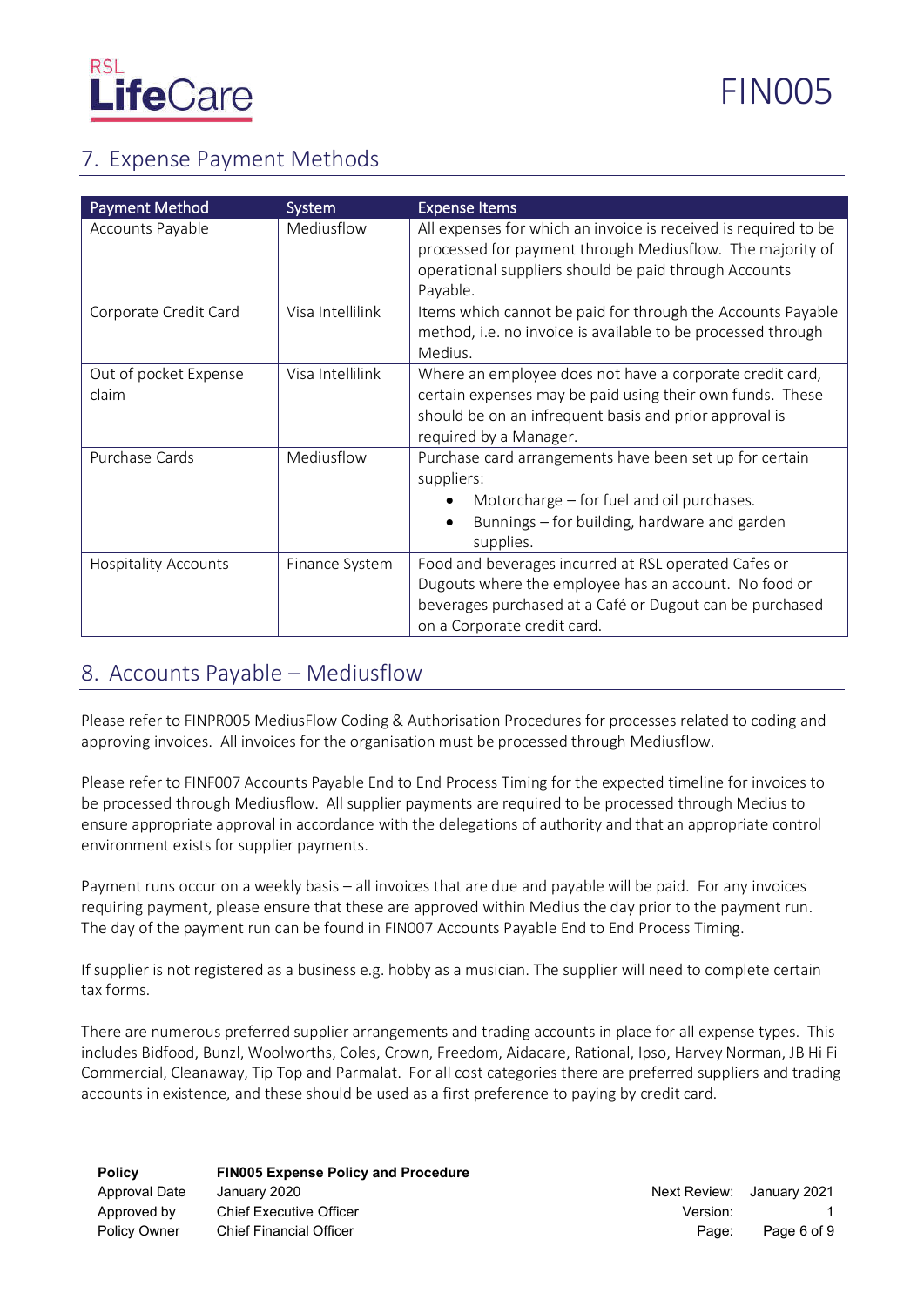



#### 9. Urgent Payments

Urgent payments can only be made in the circumstance where both the Chief Financial Officer and an Executive Manager has approved the payment. Recurring urgent payments will be rejected. No payments will be made without following the Medius approval process.

#### 10. Corporate Credit Cards

Please refer to FIN006 Corporate Credit Cards Policy & Procedure and FINF005 Expense Guidelines for full details relating to expenses charged to credit cards. Holders of corporate credit cards should charge all legitimate expenses to that card and acquitted in accordance with these policies as well as FINF006 Expense Coding Guidelines.

All Corporate Card expenses are to be coded and approved through Visa Intellilink.

#### 11. Out-of-Pocket Expenditure Claims

Out-of-pocket expenditure claims may be required to be completed where an employee uses their personal money to purchase a business expense. Please refer to FINF005 Expense Guidelines for full details relating to expenses that are allowable and those that are not allowable.

Out-of-pocket expenditure claims are to be submitted using Visa Intellilink. No paper-based expenditure claims will be accepted. Visa Intellilink is an online platform where cardholders can code their expenses and Managers can approve expense claims. Finance will set up new employees on Visa Intellilink upon request. Please email accounts@rsllifecare.org.au with your name, Title and Manager, along with your Managers approval to be set up.

Once set up, instructions will be sent in email by Visa Intellilink on how to log into the system. Instructions on how to code and approve an item of personal expenditure is contained within FINPR004 – Visa Intellilink Expense Management - User Guide.

As part of the acquittal process in Visa Intellilink the cardholder is to:

- Examine each transaction and attach supporting documentation (tax invoices/receipts) this can be completed by uploading from the computer or from an app via a mobile device or tablet. Please ensure all documents are readable:
- Allocate cost centre and account numbers to each transaction  $-$  Visa Intellilink has all accounts available for which an allowable expense can be incurred. If an account code is not available, please review whether the expense is allowable. If it is, please contact Accounts who will review;
- Provide a detailed description of the nature of the expense;
- The amount of GST please ensure items with GST are coded separately to items that are GST Free.

Once reviewed the cardholder submits the transaction within Visa Intellilink to their Manager for approval.

Out-of-pocket expenses must be submitted within no more than 60 days after the expense was incurred.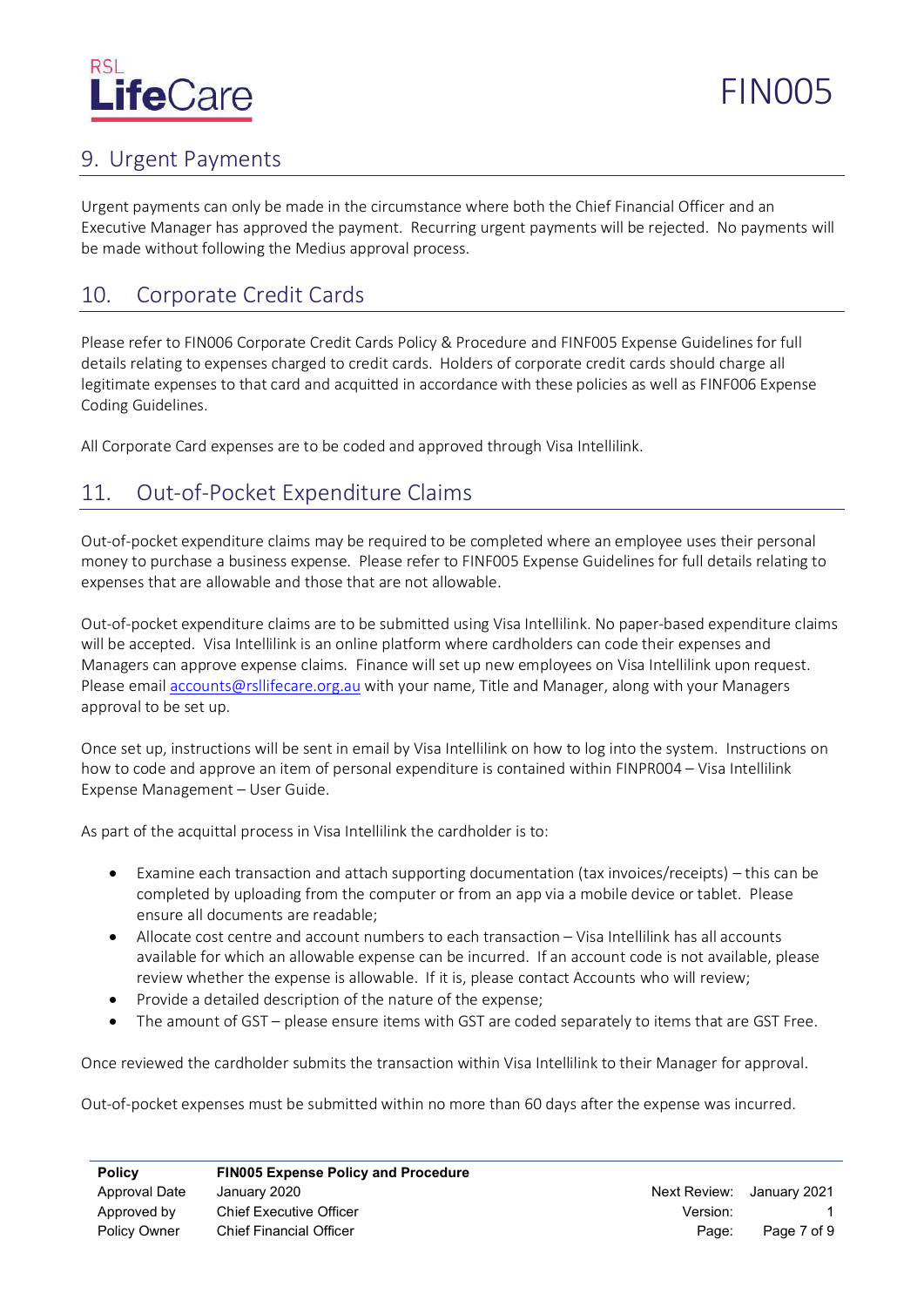# **Life**Care

## FIN005

#### 12. Purchase Cards

RSL LifeCare has purchase card arrangements for Motorcharge and Bunnings. Purchase cards are to be used where available. No items should be purchased on corporate credit cards where a purchase card is available.

#### Motorcharge

Motorcharge cards are available to employees who use RSL LifeCare commercial and pooled vehicles. Motorcharge cards are allocated to a facility or vehicle(s) and are only to be used for fuel and oil. Any requests for a Motorcharge card are to be approved by a General Manager and the email request sent to the Procurement team (procurement@rsllifecare.org.au).

Any items of expenditure charged to a Motorcharge card are required to have a docket/receipt retained and emailed to the Accounts Payable Team (accounts@rsllifecare.org.au) within 24 hours of incurring the expense. Details are to invoice the vehicle registration number.

If a Motorcharge card is lost or stolen, the Procurement team needs to be notified immediately to cancel the card.

#### **Bunnings**

Bunnings cards are available to employees who are required to purchase building, hardware and/or garden supplies on a regular basis. Bunnings corporate cards are issued in an employee's name and is to only be used by the employee named on the card. Any requests for a Bunnings corporate card are to be approved by a General Manager and the email request sent to the Accounts Payable team (accounts@rsllifecare.org.au).

Once approved, the Accounts Payable team will provide the employee with a temporary Bunnings card via email, which the employee is responsible for activating. Once the Bunnings card arrives, the Accounts Payable team will provide the card to the employee.

Invoices will be received centrally and be directed to the cardholder for coding and approval will occur through

If the employee leaves RSL LifeCare, the Accounts Payable team are to be notified and the card is to be destroved. The card cannot be transferred to another employee.

If the card is lost or stolen, the Finance team needs to be notified immediately to cancel the card.

#### 13. Non-Employee Out-of-pocket Expense Claims

From time to time volunteers may incur expenses on behalf of RSL LifeCare that will require reimbursement. Volunteers must ensure that expenditure incurred is agreed by a Manager of RSL LifeCare prior to spending the money. FINF005 Expense Guidelines applies for non-employee out-of-pocket expenses and defines allowable and non-allowable expenses.

Non-employee out-of-pocket expense claims are to be submitted using FINF012 Volunteers Expense Claim Form and are required to be signed by a Manager.

| <b>Policy</b> | <b>FIN005 Expense Policy and Procedure</b> |              |              |
|---------------|--------------------------------------------|--------------|--------------|
| Approval Date | January 2020                               | Next Review: | January 2021 |
| Approved by   | <b>Chief Executive Officer</b>             | Version:     |              |
| Policy Owner  | <b>Chief Financial Officer</b>             | Page:        | Page 8 of 9  |